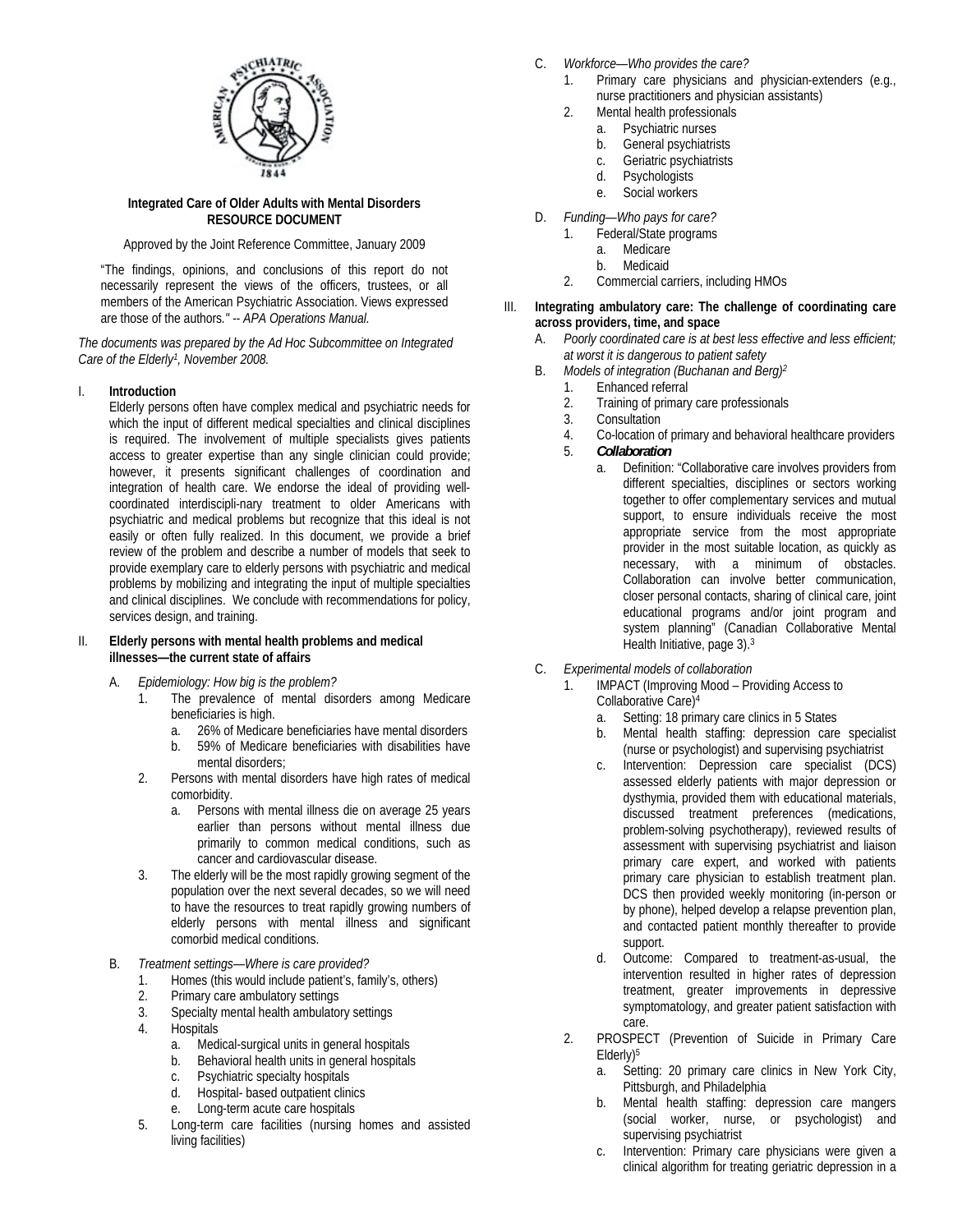primary care setting. Practice-based, depression care managers collaborated with physicians to help them recognize depression, offering guideline-based treatment recommendations, monitoring clinical status, and providing appropriate follow-up. Patients were initially offered citalopram, but if they declined medication therapy, the physician could recommend interpersonal therapy from the care manager.

- d. Outcome: Compared to usual care, the intervention resulted in faster resolution of suicidal ideation. Intervention patients also had faster and more complete symptom reduction.
- 3. PRISM-E (Primary Care Research in Substance Abuse and Mental Health for the Elderly)<sup>6</sup>
	- a. Setting: 10 sites consisting of primary care and specialty mental health/substance abuse clinics
	- b. Mental health staffing: social workers, psychologists, psychiatric nurses, psychiatrists, and master's level counselors
	- c. Intervention: Integrated models included (1) mental health and substance abuse services co-located in primary care; (2) mental health and substance abuse services provided by licensed mental health/substance abuse providers; (3) communication between mental health/substance abuse and primary care providers; (4) an appointment with mental health/substance abuse provider within 4 weeks following the primary care appointment.
	- d. Outcome: Compared to enhanced referral care, older adults who received mental health services integrated into primary care were more likely to receive mental health care.
- 4. RESPECT-D (Re-Engineering System in Primary Care Treatment of Depression)7
	- a. Setting: Five healthcare organizations and 60 affiliated practices
	- b. Mental health staffing: Care managers with background in mental health or primary care supervised by a psychiatrist
	- c. Intervention: Care provided by primary care clinicians with trained intervention staff (backgrounds in primary care and mental health nursing) providing telephone support under supervision from a psychiatrist. Intervention included a systematic approach to the assess-ment and management of depression by the clinician, with a centrally based care manager providing tele-phone support for patients. Care managers made monthly calls to assist patients in overcoming barriers to adherence to the protocol. They also supported self management practices such as exercise or engaging in social activities. Care managers also assessed symptoms of depression which were provided to the psychiatrist who recommended changes in treatment either to the care manager or to the primary care clinicians.
	- d. Outcome: Compared to usual care, patients in the intervention group had higher rates of response and remission.
- 5. UPBEAT (Unified Psychogeriatric Biopsychosocial Evaluation and Treatment)8
	- a. Setting: 9 VA medical centers in California, Florida and the northeastern US
	- b. Mental health staffing: Care coordinator (nurse, social worker or psychologist) and mental health clinicians of various disciplines
- c. Intervention: In-depth structured diagnostic assessment, assignment to care coordinator, collaboration between primary care and mental health clinicians, inclusion of patient preferences in an individualized multidisciplinary care plan, proactive follow-up and outcomes monitoring by the care manager.
- d. Outcomes: Improvement at 12 month follow-up in various measures of physical and mental health; reduced inpatient utilization; increased outpatient costs but decreased total costs due to reduced inpatient utilization.
- 6. "Effectiveness of collaborative care for older adults with Alzheimer disease in primary care"9
	- a. Setting: Primary care practices in 2 US universityaffiliated health care systems
	- b. Mental health staffing: Psychologist developed behavioral management protocols for clinicians and caregivers; psychologist and geriatric psychiatrist met weekly with the care manager (advanced practice nurse) and a medical geriatrician to review the care of new and active patients and monitor adherence to standard protocols
	- c. Intervention: Intervention patients (as opposed to care-as-usual patients) received 1 year of care management by an interdisciplinary team led by an advanced practice nurse working with the patient's family caregiver and integrated within primary care. The team used standard protocols to initiate treatment and identify, monitor, and treat behavioral and psychological symptoms of dementia, stressing nonpharmacological management.
	- d. Outcome: Intervention patients were more likely to receive cholinesterase inhibitors and antidepressants and had fewer behavioral and psychological symptoms of dementia at 12 and 18 months without significant increases in the use of antipsychotics or sedative-hypnotics. Caregivers showed improvement in measures of distress and depression.
- D. *Messages emerging from the empirical literature on collaboration (Canadian Collaborative Mental Health Initiative)10*
	- 1. Collaborative relationships among providers and systems of care require preparation, time and supportive structures
	- 2. Co-location is valuable for both providers and patients (important)
	- 3. Degree of collaboration does not in itself predict outcome
	- 4. The pairing of collaboration with treatment guidelines appears to offer advantages over either intervention alone
	- 5. Collaboration paired with treatment guidelines may most clearly show superiority over routine care in patients with the most severe symptoms
	- 6. Systematic follow-up may be one of the most important predictors of good outcomes in depression
	- 7. Multidisciplinary efforts to increase medication adherence are a component of many successful studies
	- 8. Patient education about mental health provided by a mental health professional—rather than a primary care provider—was a component of many successful studies
	- 9. Patient choice about treatment (e.g., drugs, psychotherapy) may be an important factor in treatment engagement in collaborative care
	- 10. Collaboration alone does not have lasting impact on the knowledge of primary care providers regarding treatment of depression
	- 11. Collaborative interventions funded by research grants may be difficult to sustain once research funding is terminated.